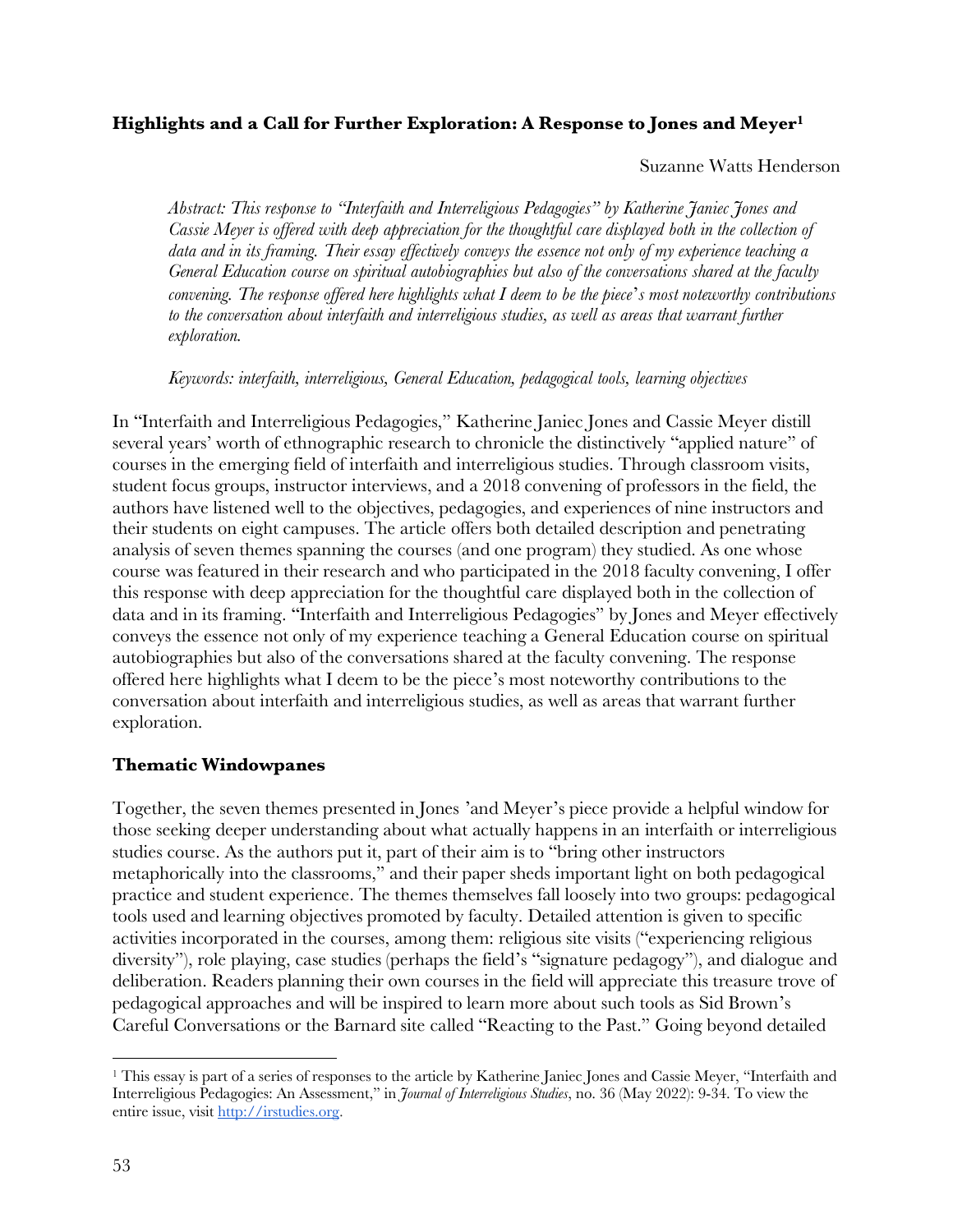description, each section concludes by noting the implications and further questions raised by the information shared. As a result, the authors engage their audience in nuanced conversation rather than advancing a simplistic or formulaic approach to understanding the field.

Other themes featured in the article have less to do with activities and more to do with learning objectives, both content-based and affective. Professors featured in the piece broadly affirm, for example, the importance of "Interfaith Literacy and Religious Literacy"—or, a certain body of knowledge about religious traditions—even as they tend in the profiled courses to foster that literacy inductively rather than by conventional lecture or textbook reading. In my own experience teaching both a conventional World Religions class and the Spiritual Autobiography course featured here, the value of inductive approaches to religious literacy is crystal clear. Students assigned to represent the views of a religious Zionist in a case study or simulated conversation learn about Jewish ties to Israel in ways that include but move beyond information mastery. Students expected to engage in interpersonal conversation at a Sikh gurdwara have the chance to humanize the "Five Ks" which textbooks present only in theory. Students asked to infer core practices and beliefs of Islam from both *Proud* and *Malcolm X* begin to recognize the dangers of "essentializing" any religious tradition.

In a way, a more inductive approach to religious literacy supports the field's interest in learning outcomes that are practical and affective—outcomes that promote humane instincts beyond the bounds of the classroom. Throughout the article, the authors highlight featured faculty's efforts to convince students (and administrators!) of the" real world" purchase of interreligious understanding and engagement. Historically, the affective impact of courses in the humanities, and especially religious studies, were assumed by many in the academy. With the shift in recent decades toward pre-professional (and revenue rich) curricula, many faculty in this field recognize the importance of more deliberately" Connecting to Professional Skills" in fields ranging from business to health care to church leadership.

This impulse leads to the article's two final themes, which explore students' and instructors' personal religious journey and/or identity. The courses mentioned therein consistently prioritize students' moral formation as citizens in a religiously diverse world, which implicitly necessitates their reflection on core values and sources of inspiration. Some faculty myself included—opt to model such reflection through transparency about their own beliefs and motivations. Others attempt to avoid self-disclosure, in an effort to avoid the appearance of bias or too much attention to the professor. Still others whose religious identity means they don hijab or kippah have no choice. My own self-disclosure stems from a teaching persona that prioritizes authenticity and relational learning: I find it hard to ask students to approach meaning-making with utter honesty if I do not do so myself. Overall, I find that my approach generally builds rapport with students, as long as I reiterate regularly and deliberately my own inclusive ethic. By acknowledging openly that no one is "objective" in the study of religion, we can begin to grapple together with how our positionality can be both a strength and a liability in interfaith engagement.

The cumulative effect of encountering such detailed reports of these seven themes is to immerse the reader in a variety of interfaith and interreligious studies classrooms in ways that highlight both distinction among the courses and their shared tendencies. The tools used and the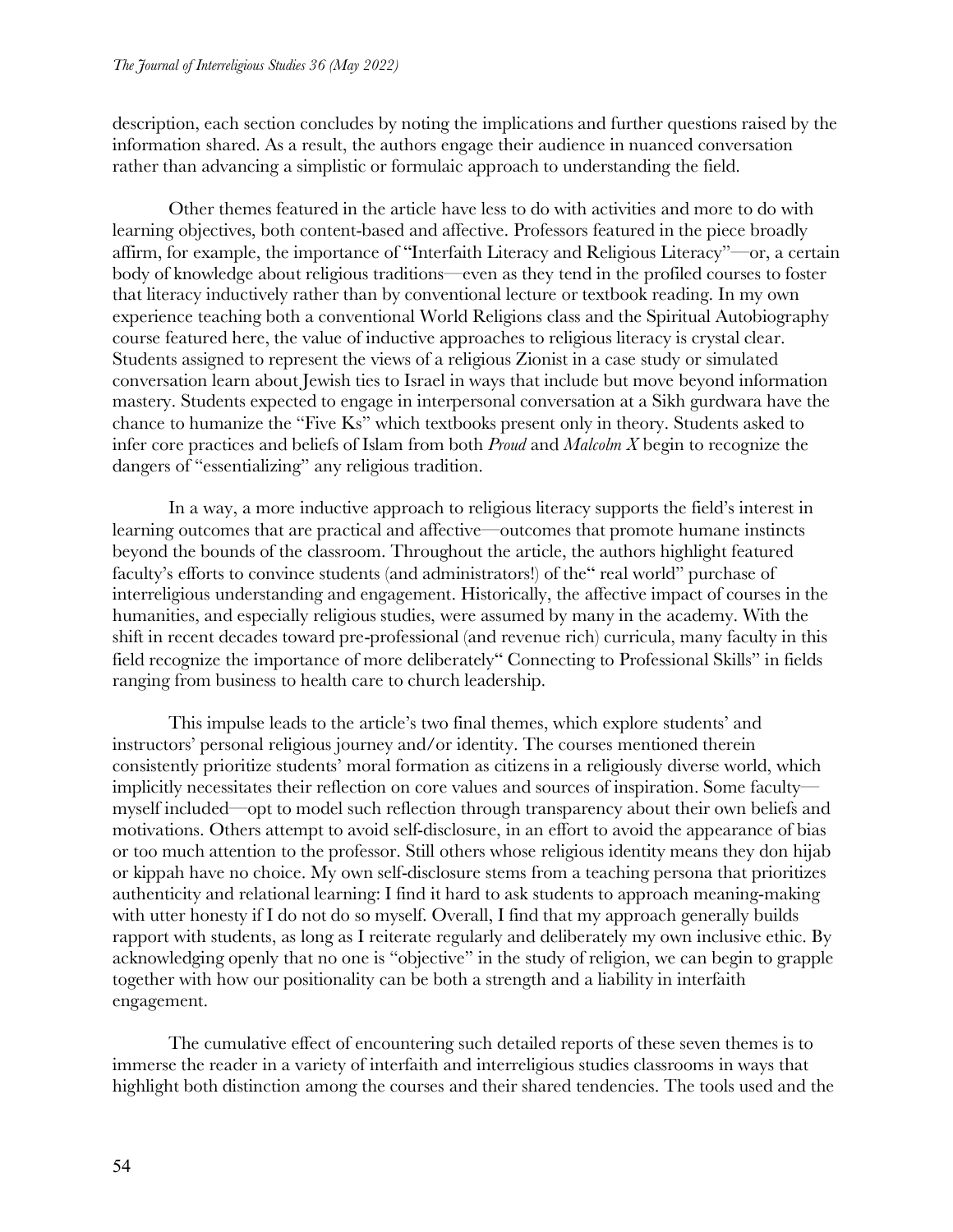aims advanced by instructors and experienced by students come to light in this paper and provide a window into the interfaith and interreligious studies classroom.

# **An "Applied Nature"**

As something of a "start up" academic field, the landscape of interfaith and interreligious studies features robust, generative conversation on a wide range of issues: What is the relationship between theory and practice? What terminology best captures the discipline? (I have followed the authors in retaining both "interfaith" and "interreligious" modifiers throughout this response.) Where does the field "live" in higher education campuses? What is its relationship to social change? The list goes on.

Rather than wading into lively debates on these and other contested matters, Jones and Meyer begin with "what is"—that is, what is happening in classrooms across the country—in part to answer to "questions about what makes interfaith and interreligious studies a unique field." The themes they detect, then, bring to light not just discrete practices and outcomes but also something larger: the consistently "applied nature of interreligious engagement and understanding."

To be sure, applied knowledge alone does not distinguish interfaith and interreligious studies from other areas of academic study. Programs in business, engineering, health sciences, and other fields increasingly promote pedagogies in which students work together to solve problems, bringing information into practical use to meet each field's core challenges. Indeed, online course design now takes as a given the imperative that content delivery must be followed by "doing something" with the information.

Yet the kinds of application featured in the courses (and one program) Jones and Meyer study goes deeper than the intellectual manipulation of knowledge. Citing Jennifer Howe Peace, they begin their overview by affirming that scholarship in this field is rooted in accountability to "community" and in "the centrality of relationships." This suggests that the "applied nature" of interfaith and interreligious studies means it measures "success" by an ability to engage across religious and worldview difference to strengthen the social fabric of which we are a part.

For many, the field's interest in applied knowledge distinguishes it from conventional religious studies courses, with their heavy emphasis on theorizing religious traditions and worldviews. Yet even before the rise of interfaith/interreligious studies, the lines between theory and practice in the religious studies classroom may not have been as well marked as some assume. To wit: While attending an early faculty seminar on interfaith/interreligious studies, I noted that the learning happening in my "religious studies" courses already exhibited the pedagogies and outcomes articulated in this emerging field. I mentioned to IFYC's founder and president Eboo Patel that it made sense, in my context, simply to "rebrand" religious studies as interfaith studies. He warned against such an approach, perhaps wary that guardians of the conventional, theoretical approach might find this shift troubling. Yet rebrand we did, offering the second Interfaith Studies major in the country. Colleagues across a range of institutions and programs have confirmed my hunch that the "theory/practice" relationship is less binary and more of a continuum than some assume.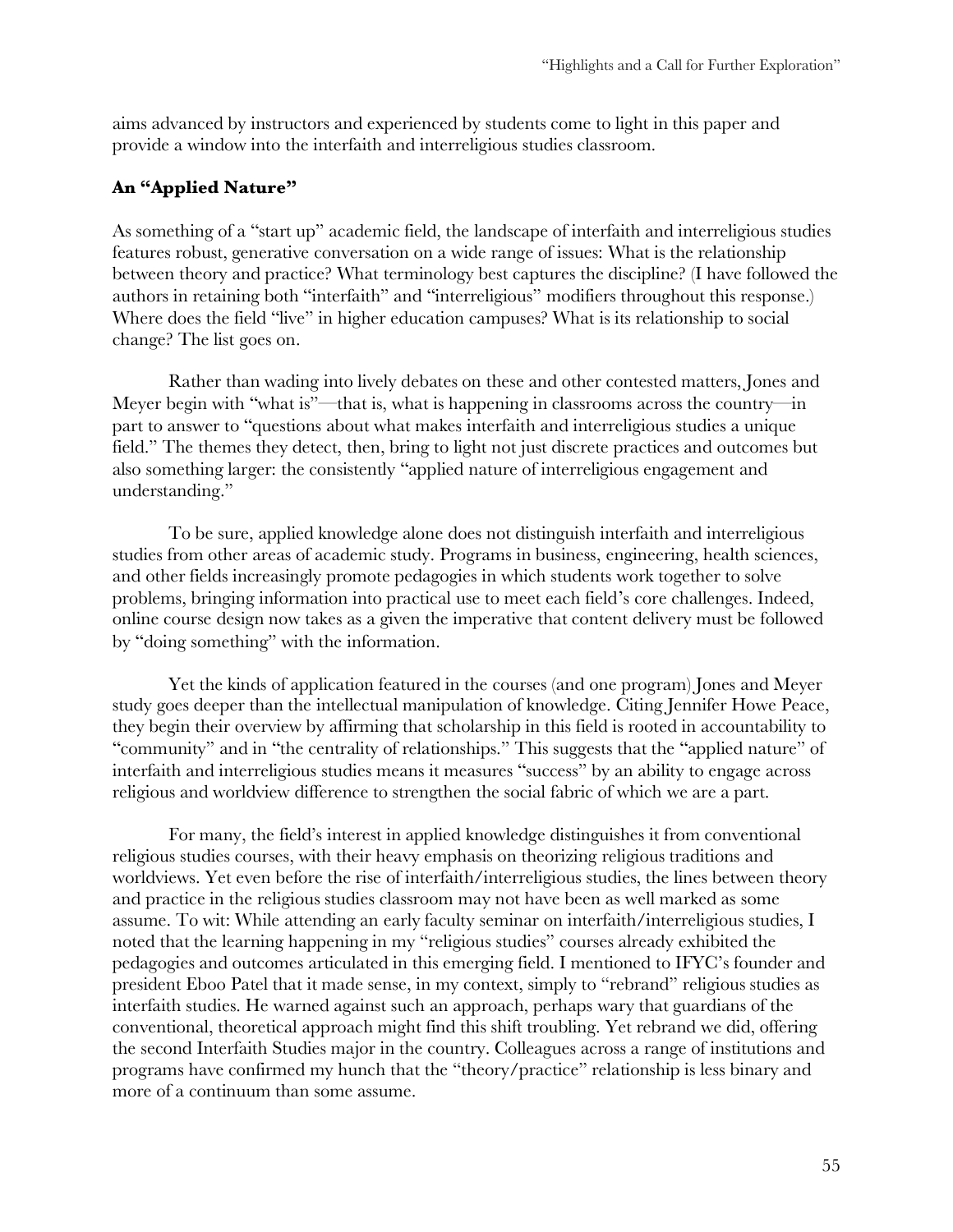Throughout the paper, this "applied nature" surfaces repeatedly. From Matthew Cressler's students' immersion in the "lived religion" context of Atlanta to Kevin Minister's explicit connections to the utility of interfaith and interreligious competencies in the professional world, the featured courses invite students not just to understand and appreciate religious diversity but to navigate religious difference in contexts of community and by means of relationship building. Even more, the "applied nature" of interfaith and interreligious studies extends to questions about personal formation. Rose Aslan's course entitled "Religion, Vocation, and Identity," for instance, employs a role-playing game in ways that engage societal questions within a course designed to promote personal and vocational reflection.

These examples bring us back to a core question about this field: How do its practitioners articulate the ethical framework that undergirds its "applied nature"? As various colleagues have pointed out, this framework in some sense circles back to the origins of religious studies in theological education, except that it neither assumes nor promotes (deliberately, at least) a particular religious tradition. I find myself both sympathetic to this impulse and wary of it: sympathetic because effective professors must "believe in" the innate value of their fields and approaches, but wary about assuming rather than hashing out a shared definition of the "common good."

# **Context Matters**

This leads to another insight that will benefit readers of this article: the overarching observation that, as the writers put it, "institutional context shapes everything: the type of courses instructors teach, how they teach them, their learning outcomes, and where the courses sit in the broader curriculum." This claim stands as a guard against any inclination to "copy/paste" the approaches represented in this paper. Going further, it prompts practitioners to think carefully about their contexts not just for what they preclude (for instance, instructors in some contexts may be advised not to disclose religious commitments to students) but also for the contextual elements that align well with the aims of interfaith and interreligious studies.

In the current higher education climate, it is commonplace to lament the demise of the humanities and the liberal arts in terms of prominence and thus available resources. Yet instructors profiled in this paper consistently take their cues from both campus and societal trends rather than railing against them. Womack's course on Islam in a school of theology arises in part from an awareness, in our post-9/11 world, of harmful religious profiling against Muslims that happens too often from Christian pulpits. Elon's Multifaith Fellows Program facilitated by Amy Allocco fosters student engagement beyond the campus and in the contexts of global as well as community concerns. We learn, too, that the entire department at Shenandoah University has baptized the school's pre-professional degree emphasis by asking how courses such as Minister's will equip students who graduate into business, health care, or other social sectors.

The attention paid by Jones and Meyer to institutional context, then, primes readers to pay attention to aspects of our schools' missions that are well served through the "applied nature" of interreligious and interfaith studies. Whether it is through institutional learning outcomes that prioritize "global citizenship" or promote "diversity, equity, and inclusion," or more pragmatic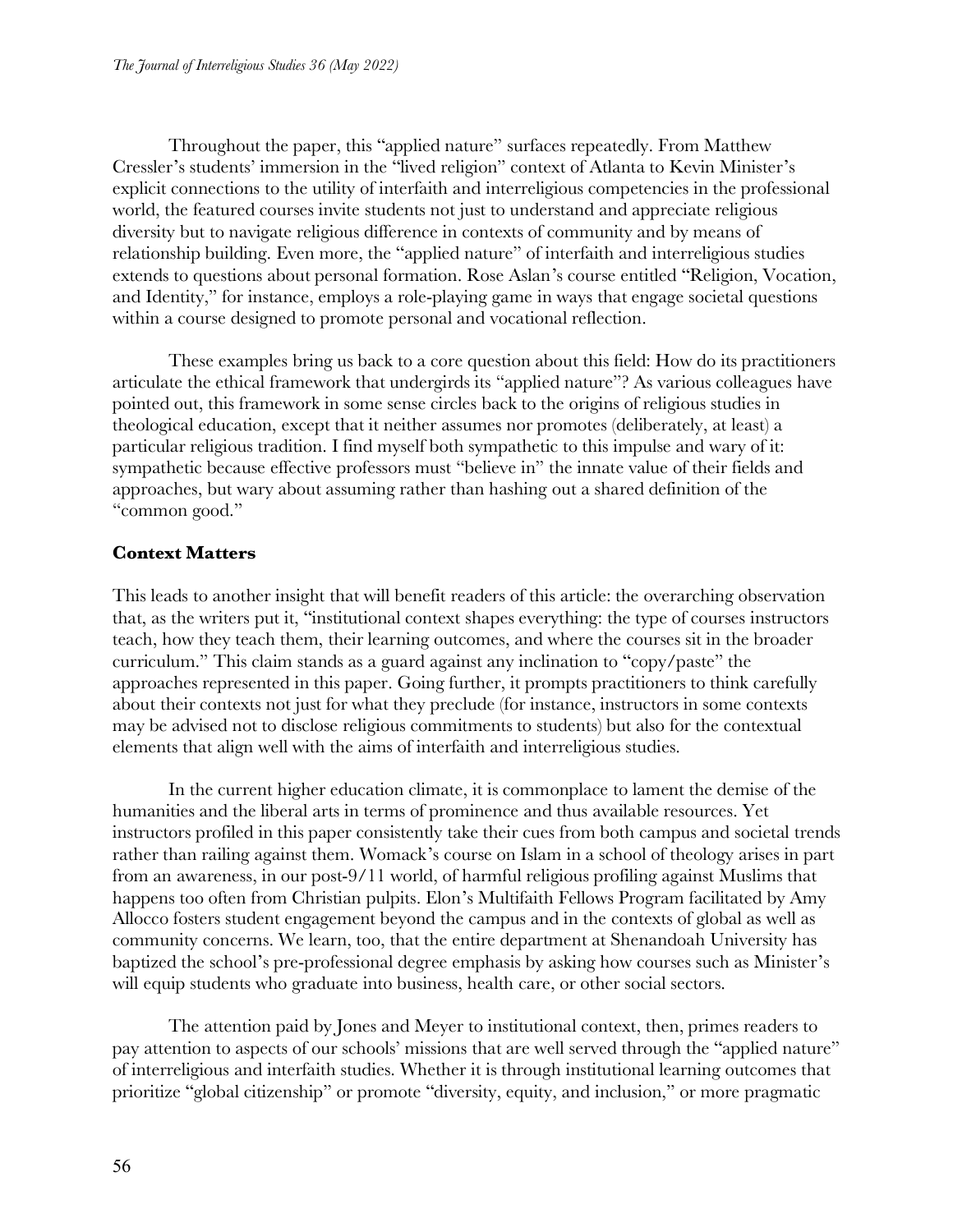concerns such as retention data, courses in this field are poised to help students connect with one another, with their wider world, and even with their own social and emotional landscape in ways that meet the needs of the landscape of higher education. Perhaps ironically, in a context of diminishing interest in religious studies as an academic field, the case for interfaith and interreligious studies can be a compelling one to administrators as well as faculty and staff colleagues across the board. How then might we frame the field of interfaith and interreligious studies as a discipline that leverages research and learning to serve the emerging exigencies of higher education in service to our contemporary world?

# **Interdisciplinarity**

This observation leads to another important question that arises out of Jones' and Meyer's study. By design, the researchers focused exclusively on courses anchored in religious studies departments. This constraint stemmed from the grant design but makes good sense on many levels. Most pioneers in the field of interreligious and interfaith studies are trained in religion or religious studies. In many cases—Minister's and my own institutional settings are great examples—religious studies programs have evolved in ways that prioritize the kind of "applied learning" foregrounded in this field and thus have veered toward interfaith or interreligious studies in place of religious studies, conventionally understood. Even departments that remain deeply committed to theorizing religion for the purpose of critical inquiry (such as Elon, featured in this piece) have engaged interreligious studies as a subdiscipline, often hosting minors or programs such as Elon's Multifaith Fellowship.

Yet, as many have claimed, the cross-disciplinary nature of interfaith/interreligious studies is as inherent as its "applied nature." Not only does the field deploy research strategies honed in humanities departments such as English and history, as well as social science offices from sociology to anthropology, but it also contributes meaningfully to both classroom and research in these areas. In a sense, interfaith and interreligious studies courses only make more explicit the vital relevance of understanding and navigating religious difference in a wide variety of fields.

Only one course in this study—Wakoh Shannon Hickey's and Hannah Murphy Buc's "Caregiving at the End of Life"—was truly interdisciplinary. Co-taught by a Buddhist scholar and practitioner and a nursing professor, the course aims to equip students to engage religiously diverse patients in end-of-life settings. But while there are institutional obstacles to such "teamtaught" courses, theirs emerges as a model that will likely inspire readers to find partners across disciplines who share an interest in attending to religious diversity fruitfully.

This impulse raises important questions for faculty teaching in interfaith and interreligious studies. Since most of us are trained in the study of religion and thus accustomed to navigating religious difference, how might we engage our colleagues outside the field to do so? Besides team-teaching, in which we can lead the way through course design and pedagogy, are there strategies to engage and equip faculty across disciplines whose courses might benefit from incorporating religious diversity? How might we think creatively about funding for faculty training in this area that builds community even as it infuses a wide range of courses with interfaith and interreligious competencies?